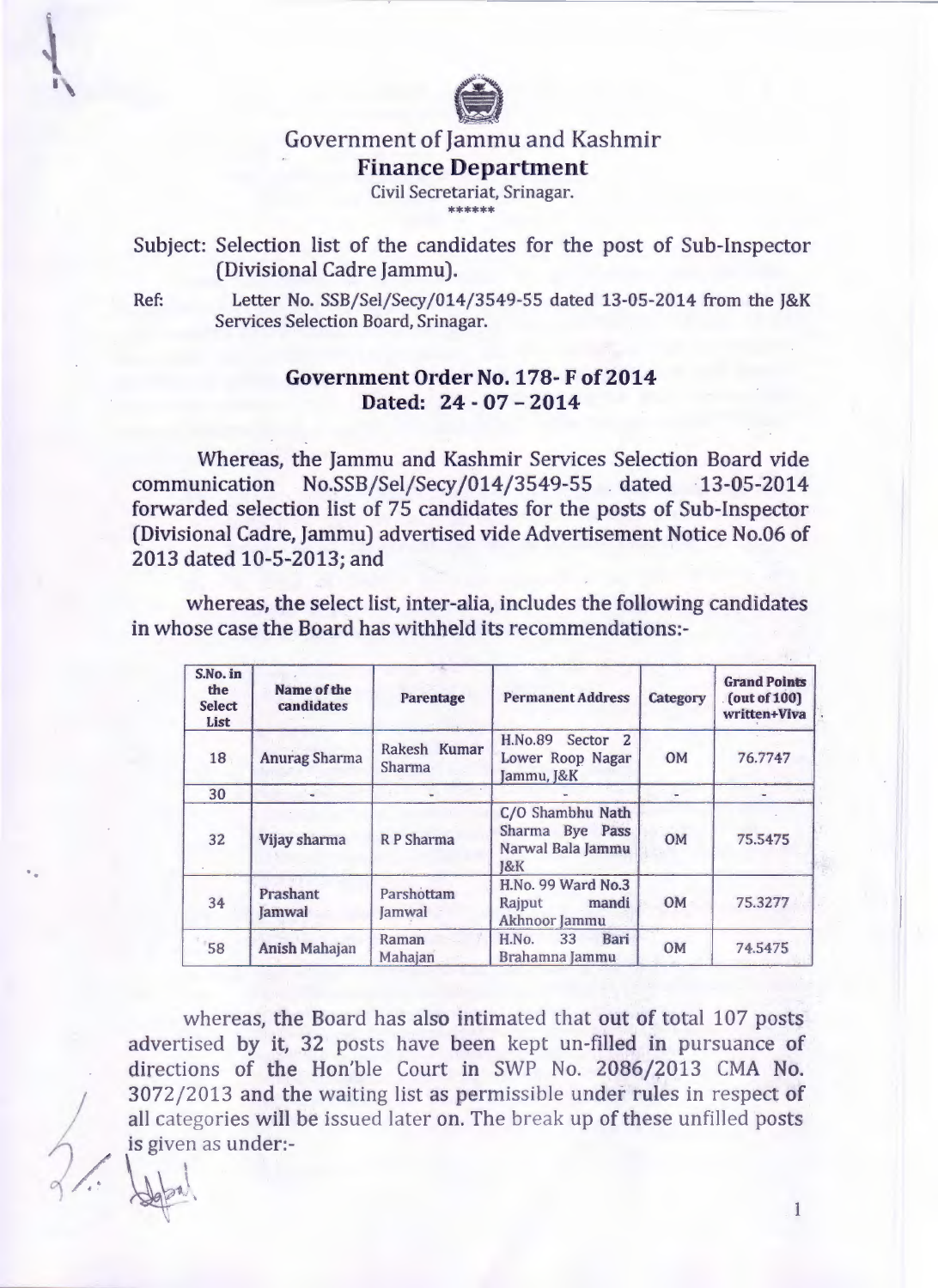| i.   | Open Merit=    | 09 |
|------|----------------|----|
| ii.  | RBA category=  | 09 |
| iii. | SC category=   | 05 |
| iv.  | $ST$ category= | 06 |
| V.   | OSC category=  | 01 |
| vi.  | ALC category=  | 02 |
|      | Total=         | 32 |

Now, therefore, as recommended by the Jammu and Kashmir Services Selection Board, sanction is hereby accorded to the temporary appointment of 70 candidates (excluding S.No. 18, 30, 32, 34 and 58 of the select list) indicated in Annexure to this order as Sub Inspectors (Divisional Cadre, Jammu) in the Pay Band of Rs. 5200-20200 with Grade Pay of Rs. 2400/- in the Jammu and Kashmir Excise and Commercial Taxes (Subordinate) Service with immediate effect subject to fulfillment of following conditions:- ·

- A) The appointees shall report to the respective department as indicated against each in Annexure to this order within a period of 21 days from the date of issue of the order.
- B) In case of failure of any appointee to join within the stipulated period, his/her appointment shall be deemed to have been cancelled without any further notice.
- C) The appointees shall be allowed to join only on production of the following certificates in original:
	- i. Academic Qualification Certificates.
	- ii. Matriculation/Date of Birth Certificate.
	- iii. Health Certificate issued by Chief Medical Officer.
	- iv. Permanent Resident Certificate issued by the Competent Authority.
	- v. Certificates from the concerned authorities to the effect that no loan under self employment scheme has been taken by the appointee.
	- vi. Relevant category certificates (in case of candidates belonging to reserved categories).
- D) The appointment of the candidates as Sub Inspector shall further be subject to the following conditions:
	- i. Each appointee shall give an undertaking duly attested by the First Class Magistrate in the shape of an affidavit to the effect that in case adverse report about his/her character and antecedents is received from Inspector General of Police, (CID), J&K to whom a reference shall be made by the concerned HoD, the candidate shall have no right to claim his/her appointment as Sub Inspector and his appointment as such shall be deemed to have been cancelled abinitio.

 $\frac{1}{2}$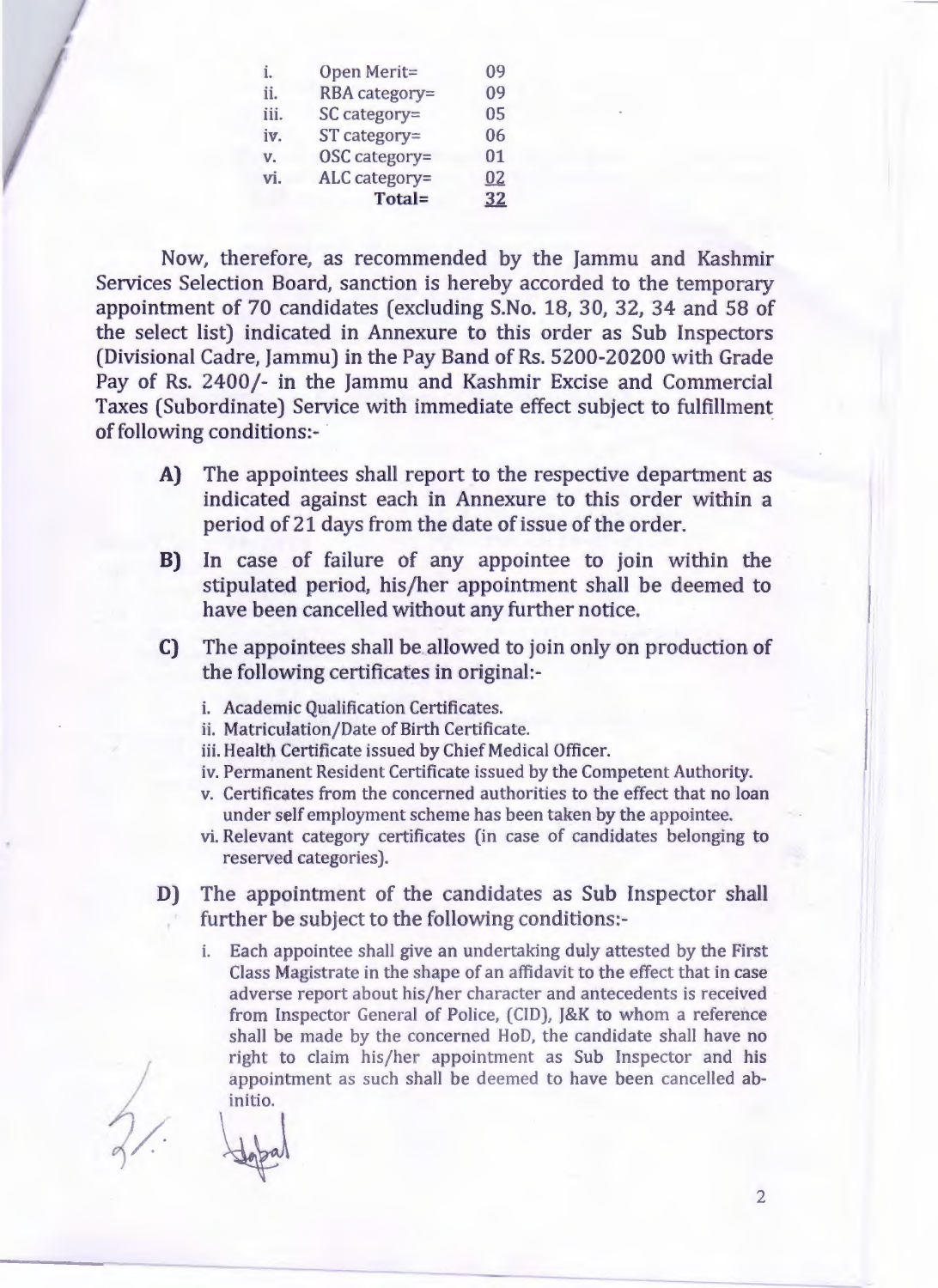- ii. If on verification, the certificate(s) produced by the appointees are proved to be fake or forged, the appointment shall be cancelled abinitio.
- iii. The salary of the appointees shall not be drawn and disbursed to them unless the satisfactory reports in respect of (i) and (ii) above are received in their favour.
- iv. The appointees shall be on probation for a period of 02 years and shall undergo and qualify the Departmental Examination (Excise & Taxation Part I Examination) within the period of probation.
- v. The inter-se-seniority of the appointees shall be in the order in which their names appear in this Government Order which is strictly in accordance with the merit secured by them as per the select list furnished by the J&K Services Selection Board.

#### **By order of the Government of Jammu and Kashmir.**

 $(Shakeel Ul Rehman)$ Special Secretary to Government Finance Department<br>Dated: 24-07-2014

### $No:$ -ET/Estt/94/2014

Copy to the:-

- 1. Excise Commissioner, J&K, Srinagar.
- 2. Commissioner Commercial Taxes, J&K, Srinagar.
- 3. Director Information, J&K, Srinagar. He is requested to give wide publicity through print/electronic media.
- 4. Secretary, Services Selection Board, J&K, Srinagar.
- 5. Pvt. Secretary to Principal Secretary, Finance.
- 6. Private Secretary to the Hon'ble Minister for Finance and Ladakh Affairs.
- 7. Concerned for compliance.
- 8. Government Order file w.2.s.c.
- 9. Stock file.

 $\cdot$  II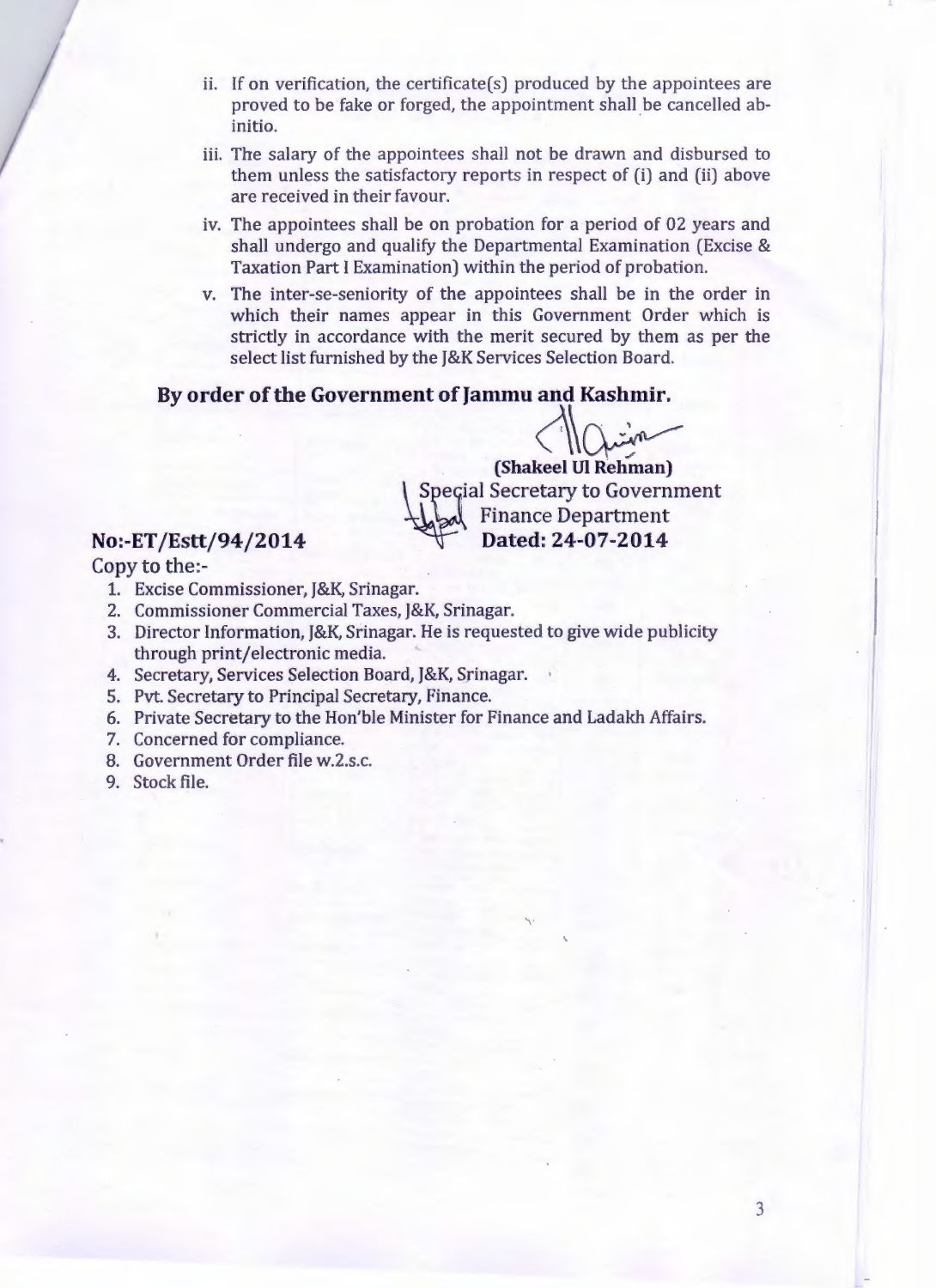# **Annexure to Government Order No. 178- F of 2014 Dated** 24 - 07- **2014**

| S.<br>No. | Name of the<br>candidates  | Parentage                         | <b>Permanent Address</b>                                                                     | Category     | Department                 |
|-----------|----------------------------|-----------------------------------|----------------------------------------------------------------------------------------------|--------------|----------------------------|
| 1.        | <b>Gagan Deep Singh</b>    | <b>Jaswinder Singh</b>            | Partap Nagar Ward No<br>17 Teh and Distt Kathua<br>18K                                       | <b>OM</b>    | Commercial<br><b>Taxes</b> |
| 2.        | <b>Onkar Singh</b>         | <b>Mohinder Singh</b>             | H No 72 Ward No 32<br>Munshi Chak Gole Guiral<br>Talab Tillo Jammu                           | <b>OM</b>    | <b>Excise</b>              |
| 3.        | Sumit Suri                 | Rajinder Kumar                    | H No 18 W No 6<br>Sunderbani Dt Rajouri<br>Jammu J&K                                         | <b>OM</b>    | <b>Excise</b>              |
| 4.        | Naresh Sharma              | Chowdhary<br>Mal<br><b>Sharma</b> | Ward No 13 Sungal<br>Morh Akhnoor Jammu                                                      | <b>OM</b>    | <b>Excise</b>              |
| 5.        | Avinandan Singh            | <b>Sehdev Singh</b>               | H No 12 New Mohinder<br><b>Nagar</b><br>Canal<br>Road<br><b>Jammu</b>                        | <b>OM</b>    | <b>Excise</b>              |
| 6.        | Abhinandan<br>Lakhanpuria  | <b>Kulbir Singh</b>               | Ward No 15 Near RMC<br>School<br>Patel<br>Nagar<br>Kathua                                    | <b>OM</b>    | <b>Excise</b>              |
| 7.        | Zafar Igbal                | Mohd Iqbal                        | VPO Surankote Ward No<br>7 Poonch C/O Javid Ply<br>House Jamia<br><b>Masjid</b><br>Surankote | <b>OM</b>    | Commercial<br><b>Taxes</b> |
| 8.        | Shayan Ji Saleem           | Saleem<br>Ahmed<br>Oureshi        | Majhoor<br>Teh<br>thana<br>Mandi Dist Rajouri                                                | OM/RBA       | Commercial<br>Taxes        |
| 9.        | <b>Ashish Singh Manhas</b> | <b>Behari Lal Manhas</b>          | Old Bahu Fort Shahabab<br>Sheikh Nagar Jammu                                                 | <b>OM</b>    | <b>Excise</b>              |
| 10.       | Kulbushan Sharma           | Krishan Lal Sharma                | House No 49 Ward No<br>13<br>Sungal<br>Morh<br><b>Akhnoor Dist</b>                           | <b>OM</b>    | <b>Excise</b>              |
| 11.       | <b>Zorawar Singh</b>       | <b>Sikander Singh</b>             | House No 56 Ward 9<br>Bhagwati<br>Colony<br>Akhnoor Jammu                                    | <b>OM</b>    | <b>Excise</b>              |
| 12.       | Ajay Kumar Sharma          | Kharati Lal Sharma                | Village Dhalli PO Dayala<br><b>Chak Dist Kathua</b>                                          | <b>OM</b>    | Commercial<br><b>Taxes</b> |
| 13.       | <b>Virender Singh</b>      | Santokh Raj                       | Ward No 1 Jawahar<br>Nagar Saini House Last<br>Lane Kathua J&K                               | <b>OM</b>    | Commercial<br><b>Taxes</b> |
| 14.       | Yogeshwar Saini            | <b>Mahesh Chand Saini</b>         | R/O Chack Majra PO<br>Arnia Dt jammu                                                         | $OM$ $\cdot$ | <b>Excise</b>              |
| 15.       | <b>Aditya Sangotra</b>     | <b>Mastan Singh</b>               | .H.No. 148 Tange Wali<br>Gali<br>Kachi<br>Chawni<br>Jammu                                    | <b>OM</b>    | <b>Excise</b>              |
| 16.       | <b>Ankit Sharma</b>        | O P Sharma                        | H.No 101 Lane No. 1<br>Behind IDA Quarters<br>Surya Vanshi<br><b>Nagar</b><br>Muthi Jammu    | <b>OM</b>    | <b>Excise</b>              |
| 17.       | <b>Satbir Singh</b>        | <b>Harbans Singh</b>              | Link Road Near Police<br>Line PO Simbal Camp R<br>S Pura Jammu J&K                           | <b>OM</b>    | <b>Excise</b>              |
| 18.       | <b>Dikshat Sharma</b>      | Dwarka Nath                       | Kanhal Lower Bishnah<br><b>Jammu</b>                                                         | <b>OM</b>    | <b>Excise</b>              |
| 19.       | Aagib Riaz Malik           | Riaz-ul-Ghani Malik               | Mohalla<br><b>Dharampura</b><br><b>Bhaderwah Doda</b>                                        | <b>OM</b>    | Excise                     |
| 20.       | <b>Mohd Sajid Malik</b>    | <b>Mohd Sadiq Malik</b>           | Dramman PO Samote<br>Rajouri                                                                 | OM/RBA       | Commercial<br>Taxes        |
| 21.       | <b>Rajinder Singh</b>      | Baj Ram                           | Rangoor Camp Ramgarh<br>Samba                                                                | <b>OM</b>    | <b>Excise</b>              |
| 22.       | Surinder Singh Pawar       | <b>Tarsem Singh Pawar</b>         | <b>VPO</b><br>Chowadi<br><b>Near</b><br>Sainik Colony Sector-D<br>Jammu                      | <b>OM</b>    | <b>Excise</b>              |
| 23.       | Maheep Sharma              | Mohan Lal Sharma                  | H No 118 Lane No 03<br>Digiana<br>Rani<br>Talab<br>Jammu                                     | <b>OM</b>    | <b>Excise</b>              |
| 24.       | <b>Abhishek Abrol</b>      | Nirmal Kumar Abrol                | H No 80/A-2 Basant<br>Nagar Janipur Jammu                                                    | <b>OM</b>    | <b>Excise</b>              |
| 25.       | <b>Dilawar Singh</b>       | <b>Sikander Singh</b>             | 9<br>House 56<br>Ward<br>Bhagwati<br>Colony<br>Akhnoor Jammu J&K                             | 0M           | <b>Excise</b>              |
| 26.       | Neeraj Singh chib          | Narotam Singh                     | H.No 440 VPO Jourian                                                                         | 0M           | Excise                     |

4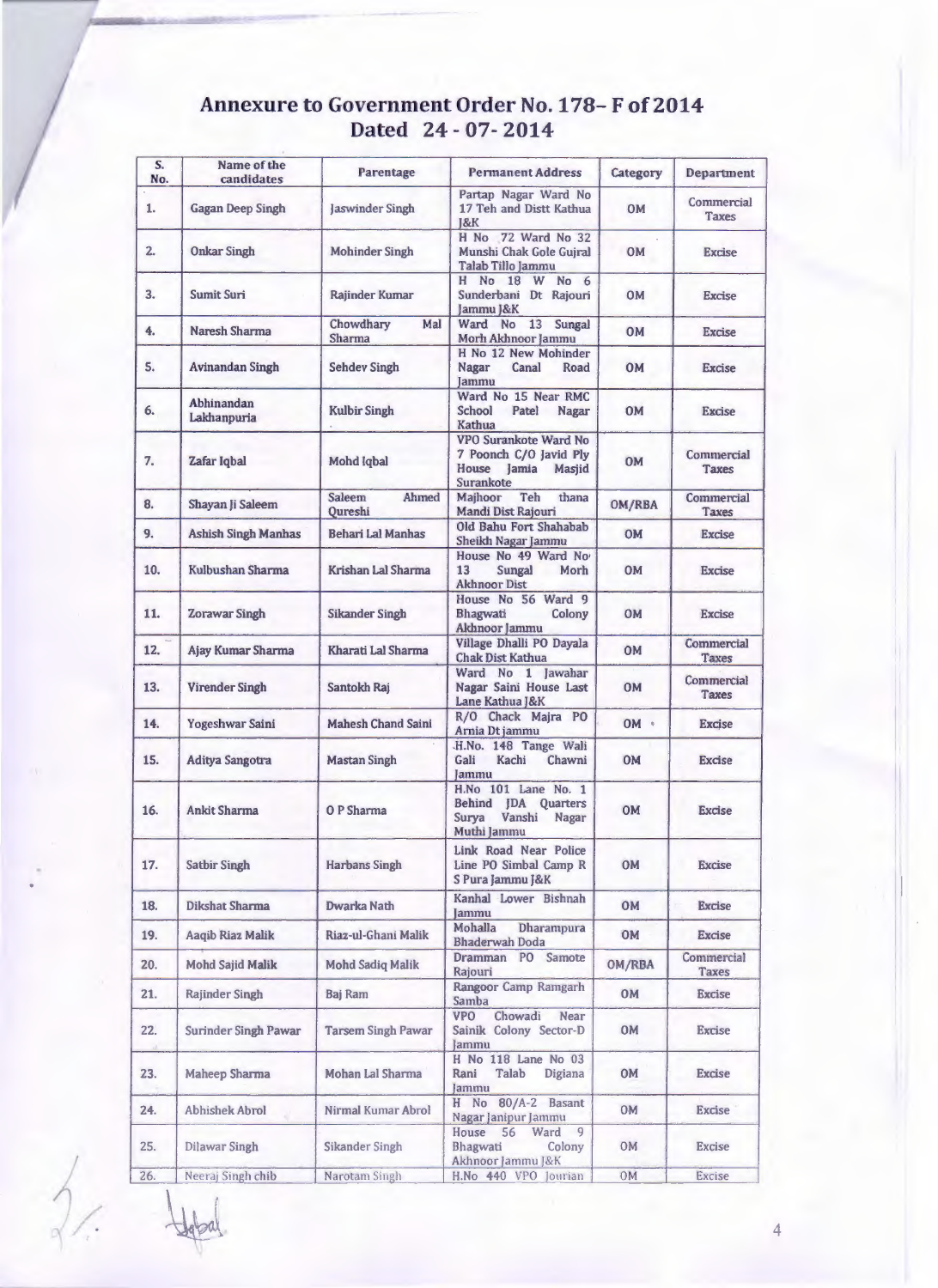|            |                              |                              | Akhnoor Jammu                                                                        |                        |                             |
|------------|------------------------------|------------------------------|--------------------------------------------------------------------------------------|------------------------|-----------------------------|
| 27.        | Anshuman Magotra             | V K Magotra                  | H No 383 Shastri Nagar<br>lammu                                                      | <b>OM</b>              | <b>Excise</b>               |
| 28.        | Ritika Anthal                | Rajinder<br>Chand<br>Anthal  | W.No.<br>H.No.<br>42<br>$\overline{2}$<br>Chenani Udhampur                           | <b>OM</b>              | Commercial<br>Taxes         |
| 29.        | <b>Vishal</b>                | <b>Surinder Singh</b>        | Lower Chowadhi<br>PO<br>Sainik Colony Jammu                                          | <b>OM</b>              | <b>Excise</b>               |
| 30.        | Pankaj Singh                 | Parkash Singh                | PD<br>Vill<br>Kotmaira<br>Pallanwala Teh Akhnoor<br>Dt Jammu                         | OM/ALC                 | <b>Excise</b>               |
| 31.        | <b>Akshay Chopra</b>         | Anil chopra                  | H.No.<br>52<br>Sector<br>9<br>Trikuta Nagar Jammu                                    | <b>OM</b>              | <b>Excise</b>               |
| 32.        | <b>Ajay Kumar</b>            | Surinder Pal Singh           | Layian PO Chandu Chak<br>R.S. Pora Jammu                                             | <b>OM</b>              | <b>Excise</b>               |
| 33.        | <b>Deepak Singh</b>          | <b>Ranjit Singh</b>          | VPO Vijaypur Govind<br>Puri Teh and Dist Samba                                       | <b>OM</b>              | Commercial<br><b>Taxes</b>  |
| 34.        | Suhail Abrol                 | Sudesh Abrol                 | $49.1 - A$<br>South<br>Extn.<br><b>Trikuta Nagar</b>                                 | <b>OM</b>              | <b>Excise</b>               |
| 35.        | <b>Mohd Azeem</b>            | <b>Abdul Aziz</b>            | VPO Muradpur Rajouri                                                                 | <b>OM</b>              | Commercial<br><b>Taxes</b>  |
| 36.        | Sachin Slathia               | <b>Jagdev Singh</b>          | House No 52 Lane No 27<br>Rajpura<br>Mangotrian<br>lammu                             | <b>OM</b>              | <b>Excise</b>               |
| 37.        | Sahil Mahajan                | Kulbhushan Gupta             | H.No. 20 Narwal Pain<br>Satwari Cantt Jammu                                          | OM                     | <b>Excise</b>               |
| 38.        | <b>Sumit Chowdhary</b>       | <b>Bachan Lal</b>            | Village Puro Bhana TRe<br>and PO R S Pura Distt<br>Jammu                             | <b>OM</b>              | Excise                      |
| 39.        | Suvesh Khajuria              | Surinder Kumar               | VPO Jaganoo Udhampur                                                                 | <b>OM</b>              | <b>Excise</b>               |
| 40.        | <b>Yogesh Sharma</b>         | <b>Yash Paul Sharma</b>      | Sailanwali Post Office<br>Pallanwala<br><b>Tehsil</b><br>Akhnoor District Jammu      | <b>OM/ALC</b>          | <b>Excise</b>               |
| 41.        | Anu Sharma                   | Vakil Chand Sharma           | H No 106 W No 13<br>Sungal Morh Akhnoor<br>Jammu J&K                                 | OM                     | <b>Excise</b>               |
| 42.        | <b>Anil Kumar</b>            | Ramesh Lal                   | H No 90 Gujral Enclave<br>Camp Road Talab Tillo<br>Jammu PO Gobind Nagar<br>Camp     | <b>OM</b>              | <b>Excise</b>               |
| 43.        | Sanjeev Lalhotra             | Ashwani Kumar                | Krishna Nagar PO Miran<br>Sahib R.S. Pora Jammu                                      |                        | <b>Excise</b>               |
| 44.        | <b>Rajesh Singh</b>          | <b>Subash Singh</b>          | Village Rakh Hoshyari<br>PO Raj Bagh Vjh Teh &<br>Distt Kathua                       | <b>OM</b>              | <b>Excise</b>               |
| 45.        | Milan Gupta                  | Hans Raj Gupta               | <b>VPO</b><br>Tehsil<br>Durang<br><b>Billawar District Kathua</b>                    | <b>OM</b>              | Excise                      |
| 46.        | Amit Sharma                  | Madan Gopal Sharma           | Ward No 6 Mandi Sher<br>Singh Near Amar Jyoti<br>School Kathua                       | <b>OM</b>              | <b>Excise</b>               |
| 47.        | <b>Faizan Ahmad Sheikh</b>   | H U Sheikh                   | 10/2 Hyderpura Janipur<br>Jammu                                                      | <b>OM</b>              | Commercial<br>Taxes         |
| 48.        | Jaipaul Singh Jamwal         | Sukhdev<br>Singh<br>Jamwal   | Behind G.S. Engg Works<br>Bye Pass Sidhra Jammu                                      | OM                     | <b>Excise</b>               |
| 49.        | Rattan Singh Slathia         | <b>Swarn Singh</b>           | <b>Sangoor Shiv Palace Mes</b><br>Fillter Plant Sangoor<br><b>Udhampur</b>           | <b>OM</b>              | Excise                      |
| 50.        | Chandni                      | Nanak Chand                  | Akalpur<br>Sarora<br>P <sub>O</sub><br>Jammu                                         | <b>OM</b>              | <b>Excise</b>               |
| 51.        | Vinod Kumar Bhargva          | Sudesh Kumar                 | C/O Simle provisional<br>Kallar<br>Himiti<br><b>Store</b><br><b>Udhampur 1&amp;K</b> | <b>OM</b>              | <b>Excise</b>               |
| 52.        | Madhu<br>Madhukar<br>Mahajan | Vijay K Gupta                | H.No 172 Gali Old Kanak<br>Mandi Jammu                                               | <b>OM</b>              | <b>Excise</b>               |
| 53.        | <b>Bharat Bushan</b>         | Girdhari Lal Sharma          | Patrara<br>Mawa<br>P <sub>O</sub>                                                    | <b>OM</b>              | Excise                      |
| 54.        | Shalini Mehra                | Rajesh Kumar                 | Sunderbani Rajouri<br><b>VPO Govindsar Kathua</b>                                    | OM                     | <b>Excise</b>               |
|            |                              | Parshotam K Gupta            | H No F 439 Nai Basti                                                                 | <b>OM</b>              | Excise                      |
| 55.        | <b>Ankit Gupta</b>           |                              | Jammu                                                                                |                        |                             |
| 56.<br>57. | Rohit Singh<br>Mohd Ishtiaq  | Jagdish Singh<br>Abdul Qayum | Satryian R S Pura Jammu<br><b>Bhaderwah</b><br>Kursari                               | <b>OM</b><br><b>OM</b> | <b>Excise</b><br>Commercial |
| 58.        | Rachit Sharma                | Ganesh Dass Sharma           | Doda<br>Chak Jaggar Nagbani PO                                                       | <b>OM</b>              | Taxes<br><b>Excise</b>      |
| 59.        | Uttam Kumar                  | Krishan Lal                  | Sangrampur Jammu<br>PO<br>Village<br>Palthyar                                        | <b>OM</b>              | Excise                      |
|            |                              |                              |                                                                                      |                        |                             |